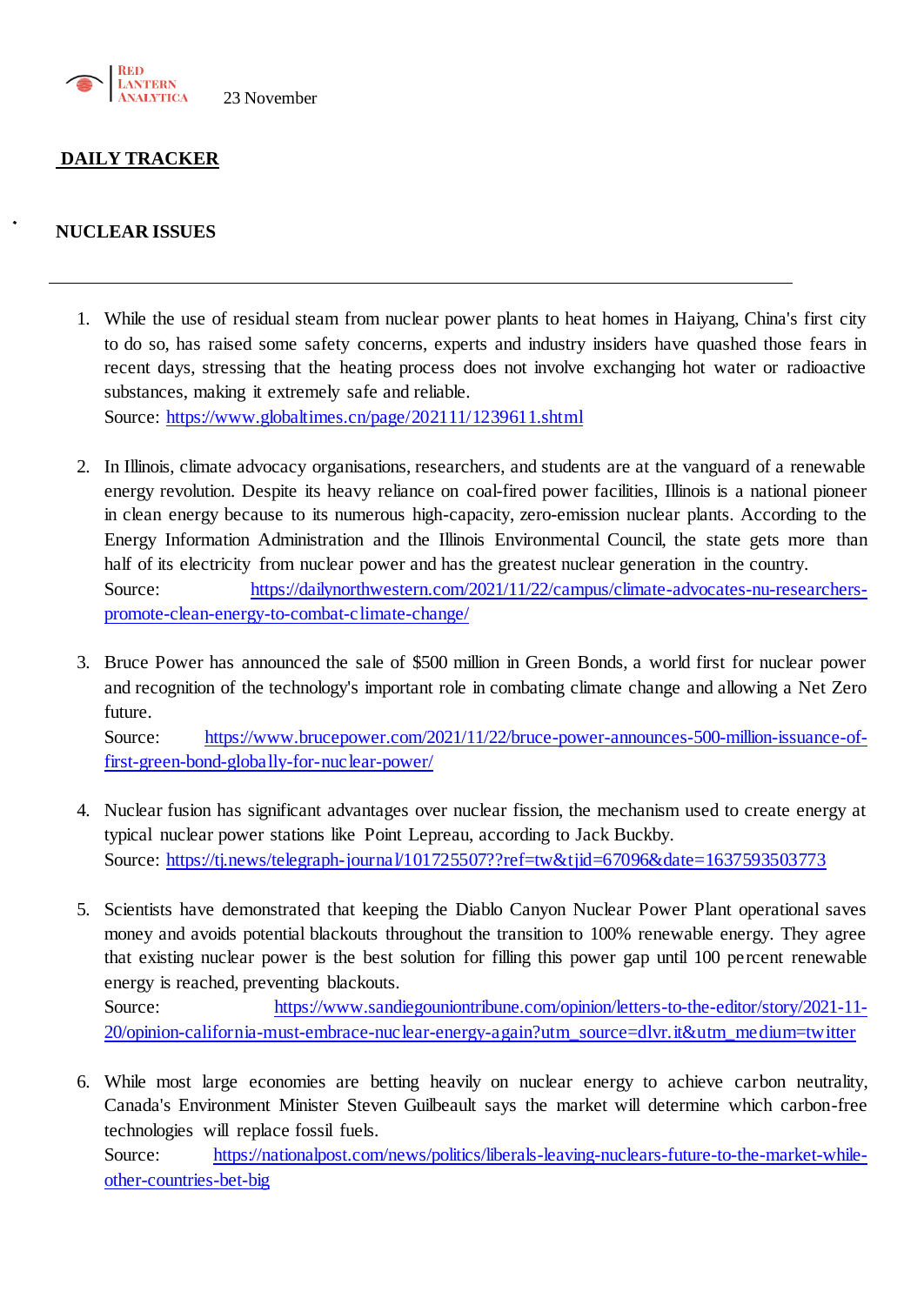

#### **MISSILES/ BIO WEAPONS**

- 1. A senior Pentagon official warned the US military is "not ready" to handle climate change, a national security issue that touches nearly every aspect of Defense Department planning. Deputy Defense Secretary Kathleen Hicks told CNN that "we are not where we should be, and now is beyond the time when we need to get in front of that challenge". Source: [https://edition.cnn.com/2021/11/20/politics/pentagon-climate-change](https://edition.cnn.com/2021/11/20/politics/pentagon-climate-change-warning/index.html?utm_source=newsletter&utm_medium=email&utm_campaign=newsletter_axiosgenerate&stream=top)[warning/index.html?utm\\_source=newsletter&utm\\_medium=email&utm\\_campaign=newsletter\\_axios](https://edition.cnn.com/2021/11/20/politics/pentagon-climate-change-warning/index.html?utm_source=newsletter&utm_medium=email&utm_campaign=newsletter_axiosgenerate&stream=top) [generate&stream=top](https://edition.cnn.com/2021/11/20/politics/pentagon-climate-change-warning/index.html?utm_source=newsletter&utm_medium=email&utm_campaign=newsletter_axiosgenerate&stream=top)
- 2. Speaking at a cultural ceremony in Tehran on Sunday, IRGC Navy chief Alireza Tangsiri said one of the warships will have the capability to launch missiles with a range of 300 kilometers. Rear Admiral Tangsiri said the IRGC and the Defense Ministry are cooperatively building two advanced warships named after two martyrs, General Mohammad Nazeri and Lieutenant General Qassem Soleimani. Source:<https://www.tehrantimes.com/news/467253/IRGC-to-be-supplied-with-three-new-warships>
- 3. A new report published by Antiy Labs, one of China's renowned cybersecurity companies, disclosed an active hacker team whose members are based in Delhi and has been launching cyberattacks against government agencies and defense departments in China and Pakistan. Source:<https://www.globaltimes.cn/page/202111/1239441.shtml>
- 4. American hypersonic missile capabilities are "not as advanced" as those of China or Russia, Space Force General David Thompson said Saturday at the Halifax International Security Forum in Canada, signaling that the U.S. is behind in developing the newest and most cutting-edge weaponry. Source: [https://thehill.com/policy/defense/582505-space-force-general-were-not-as-advanced-as-the](https://thehill.com/policy/defense/582505-space-force-general-were-not-as-advanced-as-the-chinese-or-the-russians-with)[chinese-or-the-russians-with](https://thehill.com/policy/defense/582505-space-force-general-were-not-as-advanced-as-the-chinese-or-the-russians-with)
- 5. China is bolstering its capacity to manufacture warheads that can be launched from hypersonic missiles, implying that a test this summer that shocked US military officials with its scientific prowess is part of a larger plan to generate new threats to US missile defenses. Source: [https://www.wsj.com/articles/china-is-expanding-its-effort-to-launch-weapons-from](https://www.wsj.com/articles/china-is-expanding-its-effort-to-launch-weapons-from-hypersonic-missiles-11637588925?mod=e2tw)[hypersonic-missiles-11637588925?mod=e2tw](https://www.wsj.com/articles/china-is-expanding-its-effort-to-launch-weapons-from-hypersonic-missiles-11637588925?mod=e2tw)
- 6. Commodore Siddharth Mishra (Retd), chairman and managing director of Bharat Dynamics Limited (BDL), stated on Saturday that the company's forthcoming Jhansi unit will manufacture propulsion systems for all anti-tank guided missiles and future missiles. Source: [https://www.thehindu.com/news/cities/Hyderabad/bdls-new-unit-at-jhansi-to-make-missile](https://www.thehindu.com/news/cities/Hyderabad/bdls-new-unit-at-jhansi-to-make-missile-propulsion-systems/article37616874.ece)[propulsion-systems/article37616874.ece](https://www.thehindu.com/news/cities/Hyderabad/bdls-new-unit-at-jhansi-to-make-missile-propulsion-systems/article37616874.ece)
- 7. On Sunday (November 21, 2021) the Indian Navy commissioned indigenously developed missile destroyer "Visakhapatnam'' and the naval dockyard in Mumbai. On twitter Prime Minister Narendra Modi Prime Minister tweeted that the commissioning of the indigenous INS Visakhapatnam will strengthen "our security apparatus." And, "India's efforts towards defence moderation will continue with vigour." Captain Birendra Singh Bains, a Navigation & Direction specialist will command the ship.

Source: [https://www.financialexpress.com/defence/atmanirbhar-bharat-ins-visakhapatnam-](https://www.financialexpress.com/defence/atmanirbhar-bharat-ins-visakhapatnam-indigenous-missile-destroyer-to-make-indian-navy-more-powerful/2373970/)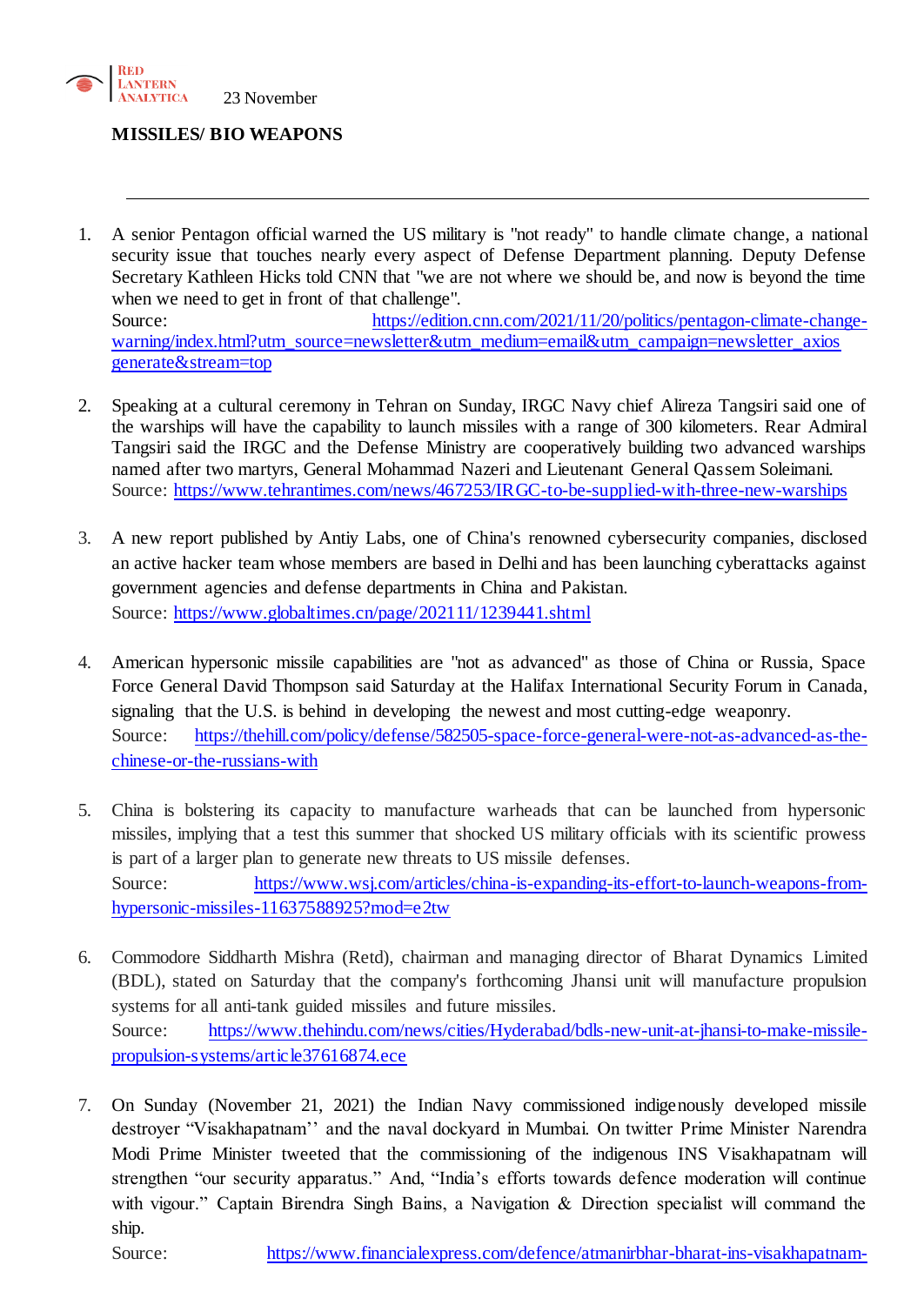

[indigenous-missile-destroyer-to-make-indian-navy-more-powerful/2373970/](https://www.financialexpress.com/defence/atmanirbhar-bharat-ins-visakhapatnam-indigenous-missile-destroyer-to-make-indian-navy-more-powerful/2373970/)

# **NUCLEAR PROLIFERATION**

- 1. Pakistan stated on Saturday that the containers confiscated by Indian authorities on a Shanghai-bound cargo ship at Gujarat's Mundra Port were "empty," but had previously been used to transport fuels from China to Karachi for the K-2 and K-3 nuclear power reactors. Source: [https://timesofindia.indiatimes.com/world/pakistan/pak-says-empty-containers-seized-at](https://timesofindia.indiatimes.com/world/pakistan/pak-says-empty-containers-seized-at-mundra-port-earlier-used-for-shipping-fuel-from-china-for-karachi-nuclear-power-plants/articleshow/87820813.cms)[mundra-port-earlier-used-for-shipping-fuel-from-china-for-karachi-nuclear-power](https://timesofindia.indiatimes.com/world/pakistan/pak-says-empty-containers-seized-at-mundra-port-earlier-used-for-shipping-fuel-from-china-for-karachi-nuclear-power-plants/articleshow/87820813.cms)[plants/articleshow/87820813.cms](https://timesofindia.indiatimes.com/world/pakistan/pak-says-empty-containers-seized-at-mundra-port-earlier-used-for-shipping-fuel-from-china-for-karachi-nuclear-power-plants/articleshow/87820813.cms)
- 2. New York Times claims US officials told Israelis that actions against Iran's nuclear program only accelerate it. The same claims were made about the Iraqi and Syrian nuclear programs, both destroyed by Israel and never renewed. Israel knows best how to defend itself against Iran. Source:<https://twitter.com/DrMichaelOren/status/1462634969478701066>
- 3. Peter Dutton met with UK High Commissioner Victoria Treadell and US Chargé d'Affaires Michael Goldman to sign the AUKUS Exchange of Naval Nuclear Propulsion Information Agreement. This Agreement formalizes Australian access to highly sensitive nuclear submarine technology. Source: [https://twitter.com/PeterDutton\\_MP/status/1462619934693810182](https://twitter.com/PeterDutton_MP/status/1462619934693810182)
- 4. According to the New York Times, US officials have recommended that Israel refrain from further attacks on Iranian nuclear installations while negotiations in Vienna begin on November 29. Furthermore, American officials have advised their Israeli counterparts that employing cyber weapons to stymie the Islamic Republic's nuclear programme, as the US and Israel allegedly did in 2009-2010 with the STUXNET computer virus, will be difficult. According to the article, Israeli officials rejected the proposal and vehemently defended Jerusalem's right to take action against Iran if required. Source: [https://www.jpost.com/international/us-pressuring-israel-not-to-rock-nuke-negotiations-boat](https://www.jpost.com/international/us-pressuring-israel-not-to-rock-nuke-negotiations-boat-nyt-685647)[nyt-685647](https://www.jpost.com/international/us-pressuring-israel-not-to-rock-nuke-negotiations-boat-nyt-685647)
- 5. Iran's representatives and others who signed the 2015 nuclear deal will be in Austria starting November 29 to try to resurrect the Joint Comprehensive Plan of Action (JCPOA), which the US abandoned in 2018. Iran, China, Russia, the United Kingdom, France, and Germany will continue six rounds of discussions that were halted in June to allow Ebrahim Raisi, the new Iranian president, to create his administration.

Source:<https://exbulletin.com/world/international/1295165/>

6. Over the last 20 months, Israeli intelligence operatives have assassinated Iran's top nuclear scientist and detonated major explosions at four Iranian nuclear and missile facilities, all in the hopes of crippling the centrifuges that produce nuclear fuel and delaying the day when Tehran's new government is able to build a bomb.

Source: [https://www.wionews.com/world/as-hopes-for-nuclear-deal-fade-iran-rebuilds-and-risks-](https://www.wionews.com/world/as-hopes-for-nuclear-deal-fade-iran-rebuilds-and-risks-grow-431186)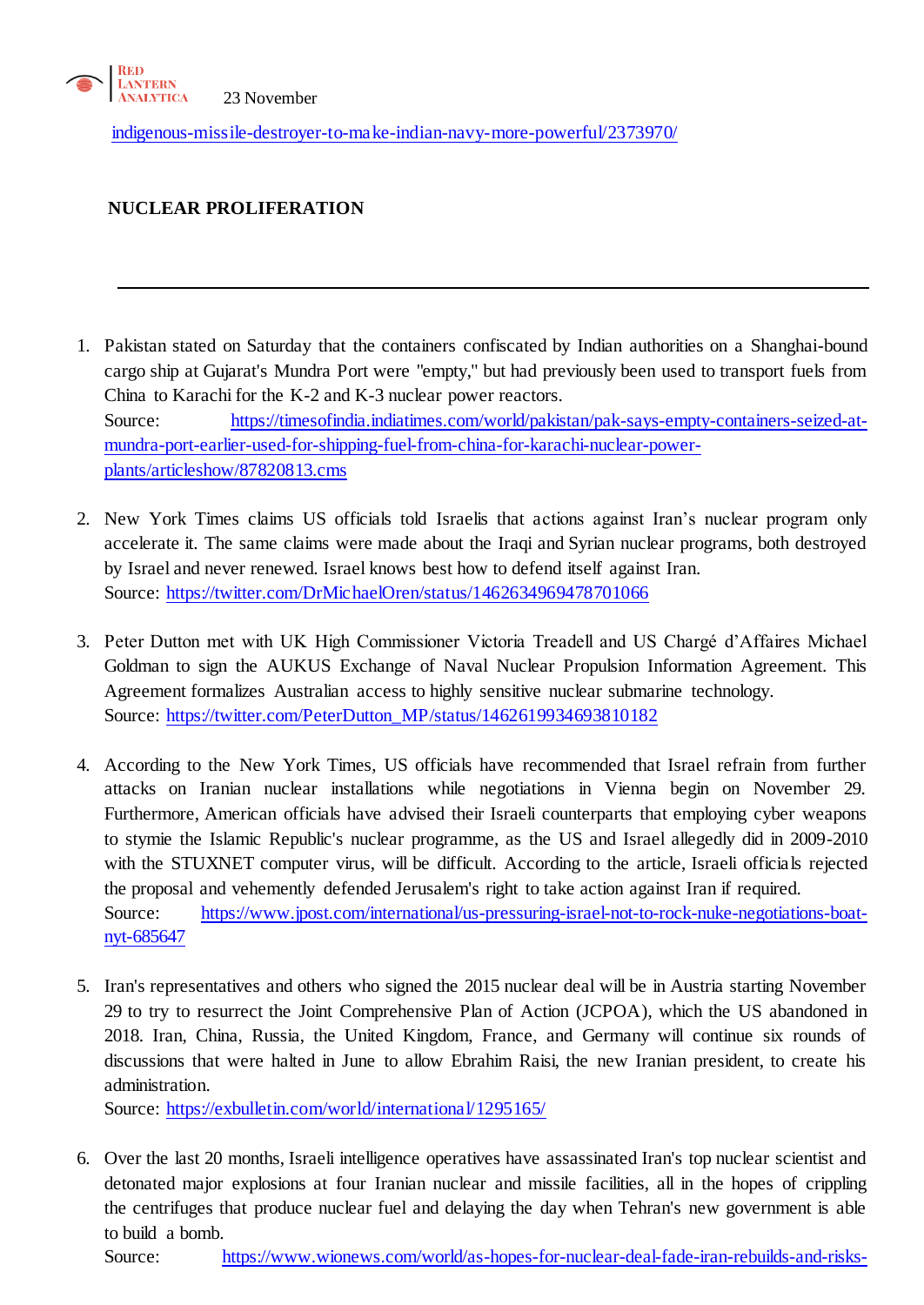

#### [grow-431186](https://www.wionews.com/world/as-hopes-for-nuclear-deal-fade-iran-rebuilds-and-risks-grow-431186)

- 7. Iran hoped a visit by the UN's nuclear watchdog director will be "productive," just days before the beginning of talks aimed at reviving the 2015 nuclear deal. The head of the International Atomic Energy Agency (IAEA), Rafael Grossi, was scheduled to arrive in Tehran later Monday. He was scheduled to meet with Foreign Minister Hossein Amir-Abdollahian and the head of Iran's Atomic Energy Organization, Mohammad Eslami, who is also one of the country's vice presidents. Source: [https://www.timesofisrael.com/iran-hopes-for-constructive-visit-by-iaea-chief-ahead-of](https://www.timesofisrael.com/iran-hopes-for-constructive-visit-by-iaea-chief-ahead-of-nuclear-talks-restart/?utm_source=dlvr.it&utm_medium=twitter)[nuclear-talks-restart/?utm\\_source=dlvr.it&utm\\_medium=twitter](https://www.timesofisrael.com/iran-hopes-for-constructive-visit-by-iaea-chief-ahead-of-nuclear-talks-restart/?utm_source=dlvr.it&utm_medium=twitter)
- 8. According to an official announcement, Australia inked an agreement with the United States and the United Kingdom on Monday to gain access to confidential nuclear submarine information as part of their AUKUS security alliance. For the first time, the US and the UK will share crucial and classified naval nuclear propulsion information with a third country, according to Australian Defense Minister Peter Dutton.

Source: [https://www.aa.com.tr/en/world/australia-signs-deal-to-get-naval-nuclear-information-from](https://www.aa.com.tr/en/world/australia-signs-deal-to-get-naval-nuclear-information-from-us-uk/2427501)[us-uk/2427501](https://www.aa.com.tr/en/world/australia-signs-deal-to-get-naval-nuclear-information-from-us-uk/2427501)

9. According to AFP, Defense Minister Peter Dutton signed a deal with US and British diplomats permitting the communication of sensitive "naval nuclear propulsion information" between the two countries. It is the first public agreement on technology since the three countries announced the formation of AUKUS, a defence alliance, in September to address geopolitical tensions in the Pacific, where China-US rivalry is rising. Dutton stated after signing the agreement in Canberra with US Charge d'Affaires Michael Goldman and British High Commissioner (ambassador) Victoria Treadell that it will assist Australia finish an 18-month study on submarine acquisition. Source: [https://english.aawsat.com/home/article/3317826/us-australia-uk-sign-key-deal-nuclear-sub-](https://english.aawsat.com/home/article/3317826/us-australia-uk-sign-key-deal-nuclear-sub-alliance)

[alliance](https://english.aawsat.com/home/article/3317826/us-australia-uk-sign-key-deal-nuclear-sub-alliance)

10. Iran's administration has been breaking the 2015 agreement since the beginning, even before former US President Donald Trump vetoed it. Iran did not destroy the core of the Arak plutonium reactor, as mandated by the JCPOA, and senior regime officials brag about it on public television. Source: [https://heshmatalavi.substack.com/p/iran-has-been-violating-obamas-](https://heshmatalavi.substack.com/p/iran-has-been-violating-obamas-2015?r=g5eah&utm_campaign=post&utm_medium=web&utm_source=twitter)[2015?r=g5eah&utm\\_campaign=post&utm\\_medium=web&utm\\_source=twitter](https://heshmatalavi.substack.com/p/iran-has-been-violating-obamas-2015?r=g5eah&utm_campaign=post&utm_medium=web&utm_source=twitter)

## **UN REFORMS**

1. Senior national security officials from seven regional governments met in New Delhi on November 10 to assess the changing situation in Afghanistan, the first such meeting since the Taliban gained control of Kabul in August. The 'Delhi Declaration' was issued as a result of the conclave, in which the participating countries, namely Russia, Iran, Kazakhstan, Tajikistan, Uzbekistan, Kyrgyzstan, and Turkmenistan, expressed their shared concerns about the evolving situation in Afghanistan,